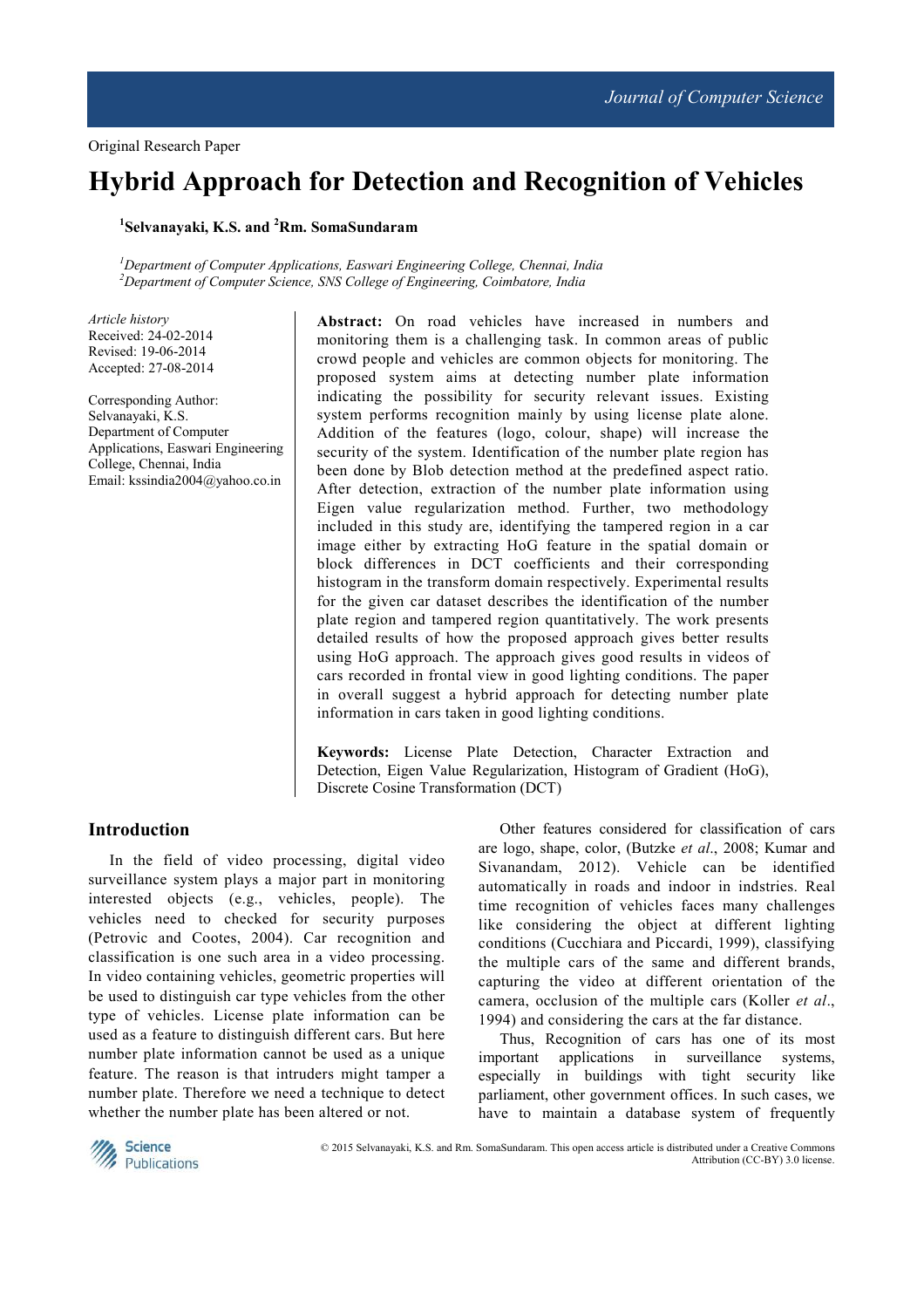visiting cars that are allowed inside the office. A surveillance camera is placed at the entrance of the building that helps in identifying whether the incoming car is authenticated or not. If an unauthenticated car comes in, manual checking has to be performed.

This results in real time difficulty for security system to avoid unauthenticated vehicles from getting into secured premises. One of the challenges in implementing vehicle recognition and classification systems is to design a model that works across a wide variety of users and environments. Existing vehicle recognition system mainly uses license plate information as a feature for recognition (Deb *et al*., 2009; Conci *et al*., 2009; Ozbay and Ercelebi, 2005;

Cika *et al*., 2011). If it is tampered or replaced, effective system along with this feature has to be used for identifying whether the car is authenticated or not.

Figure 1 shows the complete set of steps proposed for number plate detection. The information in number plate in finally written to a text file for further processing.

## **Related Work**

In this study the comparison of the approaches are done in consideration to moments as in Table 1, character recognition in Table 2, classifier in Table 3. The complete set of steps for the proposed number plate detection is shown in Fig. 1.



Fig. 1. The flowchart for proposed number plate detection and extraction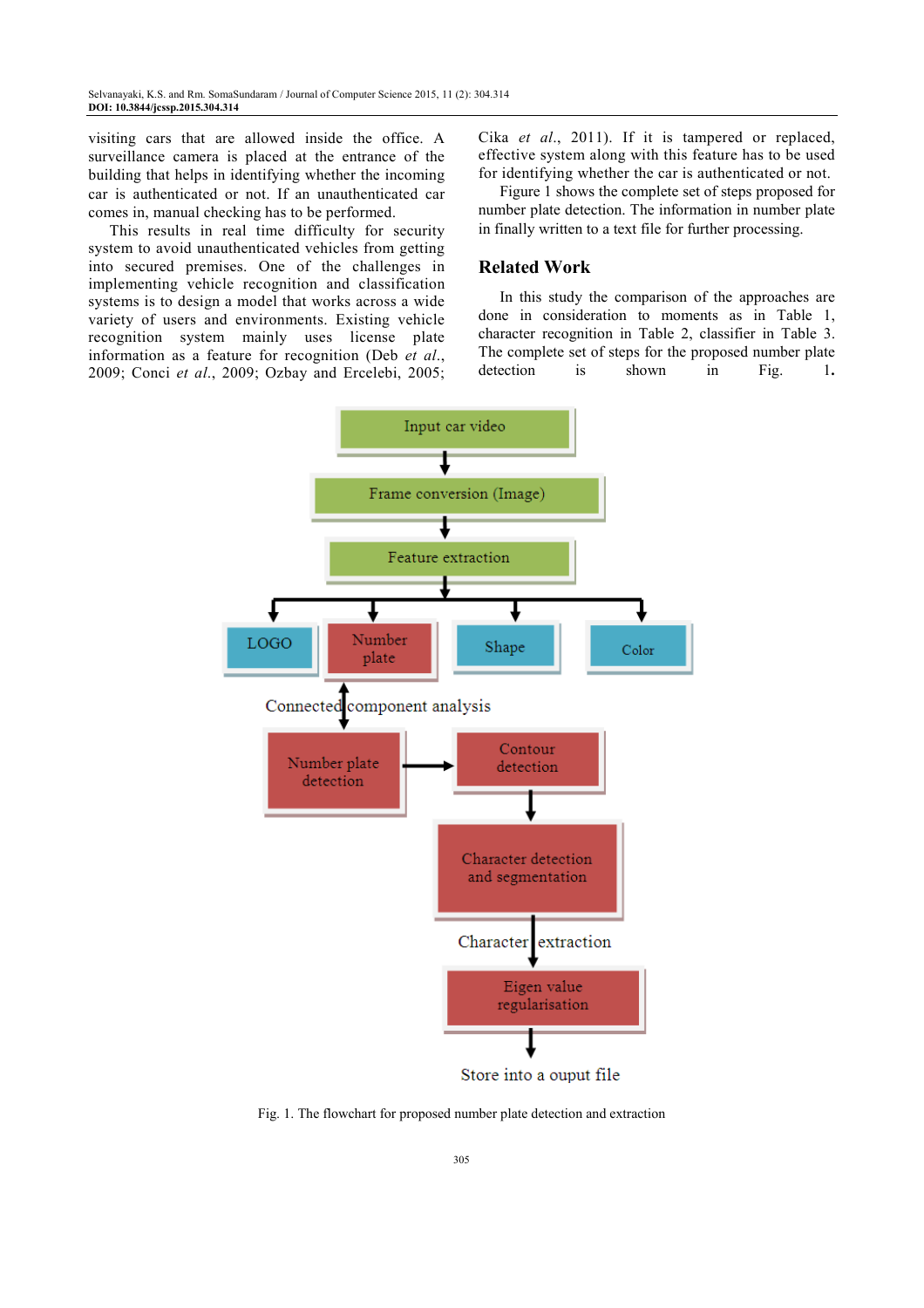Selvanayaki, K.S. and Rm. SomaSundaram / Journal of Computer Science 2015, 11 (2): 304.314 **DOI: 10.3844/jcssp.2015.304.314** 

|                | Table 1. Comparison of different moment |                                                     |                                                                                                                                              |                                                                  |  |  |  |
|----------------|-----------------------------------------|-----------------------------------------------------|----------------------------------------------------------------------------------------------------------------------------------------------|------------------------------------------------------------------|--|--|--|
| No             | Types of moments                        | Category                                            | Characteristics                                                                                                                              | Application                                                      |  |  |  |
|                | Geometric moment                        | Moments of monomial basis                           | 1. Efficient for image analysis<br>2. Numerical Instability                                                                                  | 1. Shape Analysis<br>2. Image Normalization                      |  |  |  |
|                |                                         |                                                     | 3. High sensitive to noise                                                                                                                   | 3. Colour texture recognition<br>4. Object recognition           |  |  |  |
| 2              | Zernike moment                          | Moments of continuous<br>orthogonal basis           | 1. Far robust to noise                                                                                                                       | 1. Pattern recognition                                           |  |  |  |
|                |                                         |                                                     | 2. Numerical instabilities are rare                                                                                                          | 2. Content based image retrieval                                 |  |  |  |
|                |                                         |                                                     | 3. It represents the property of an<br>image with no redundancy or<br>overlap between the moments with<br>different order and representation | 3. Object recognition                                            |  |  |  |
| 3              | Racah moment                            | Moments of discrete<br>orthogonal<br>Basis function | 1. It is kind of orthogonal                                                                                                                  | 1. Image retrieval                                               |  |  |  |
|                |                                         |                                                     | defined on a non-uniform lattice<br>2. Immune to noise                                                                                       | 2. Data compression                                              |  |  |  |
| $\overline{4}$ | Radial-tchebichef<br>moment             | Moments of discrete<br>orthogonal basis             | 1. Eliminates the need for<br>transforming the coordinates<br>to the unit circle                                                             | 1. Shape feature extraction<br>2. Invariant pattern recognition. |  |  |  |
|                |                                         |                                                     | 2. It also eliminates the need                                                                                                               |                                                                  |  |  |  |
|                |                                         |                                                     | for numerical approximation in their                                                                                                         |                                                                  |  |  |  |
|                |                                         |                                                     | numerical implementation                                                                                                                     |                                                                  |  |  |  |
|                |                                         |                                                     | 3. Computationally less overhead                                                                                                             |                                                                  |  |  |  |

Table 2. Merits and demerits of different character recognition Technic

|   | No Author                        | Approach                                                                               | Dataset Used                                                | Merits                                                                                                               | Demerits                                                                                                                           |
|---|----------------------------------|----------------------------------------------------------------------------------------|-------------------------------------------------------------|----------------------------------------------------------------------------------------------------------------------|------------------------------------------------------------------------------------------------------------------------------------|
|   | Vlontzos and<br>Kung (1992)      | Hierarchical system<br>with Hidden<br>Markov Model                                     | 1. Bitmapped (screen)<br>fonts of an apple<br>macintosh PC. | 1. Solves both the<br>context sensitivity<br>problem and the<br>character instantiation<br>problem                   | 1. Large computational<br>requirements;<br>2. Needs $O(TN2)$ for a N<br>state model and T<br>observations.<br>3. Complex structure |
| 2 | Anagnostopoulos et al.<br>(2008) | Probabilistic Neural<br>Network (PNN)                                                  | 1. Alpha numeric characters<br>from car license plates      | 1. High accuracy                                                                                                     | 1. Design of multilayer<br>network and computational<br>complexity                                                                 |
| 3 | Kurozumi et al.<br>(1999)        | Eigen space method<br>based on class<br>features and multiple<br>discriminant analysis | 1. Facial image database                                    | 1. Higher correct<br>classification rates<br>even with less number<br>of eigen vectors                               | 1. May not perform<br>well if within class<br>variation is large                                                                   |
| 4 | Turk and Pentl<br>(1991)         | Standard eigen space.                                                                  | 1. Rectangular Iris Code                                    | 1. Lower dimensional<br>feature vectors, m <n.< td=""><td>1. Low processing speed</td></n.<>                         | 1. Low processing speed                                                                                                            |
| 5 | Kumar et al.<br>(2012)           | Eigen value<br>regularization                                                          | 1. Number plate<br>Recognisation                            | 1. Reduces the occurrence<br>of the false detection rate<br>for small number of features<br>and limited training set | 1. Ti me complexity is more                                                                                                        |

| Table 3. Merits and demerits of different classifiers |                                  |                                    |                                                                                                                                                                                                                   |                                                                                                                                   |                                                                                  |                                                                                                                                                                                                                                                                                                  |  |
|-------------------------------------------------------|----------------------------------|------------------------------------|-------------------------------------------------------------------------------------------------------------------------------------------------------------------------------------------------------------------|-----------------------------------------------------------------------------------------------------------------------------------|----------------------------------------------------------------------------------|--------------------------------------------------------------------------------------------------------------------------------------------------------------------------------------------------------------------------------------------------------------------------------------------------|--|
|                                                       |                                  | No Author Name Types of Classifier | Merit                                                                                                                                                                                                             | Limitations                                                                                                                       | Application                                                                      | Comments                                                                                                                                                                                                                                                                                         |  |
|                                                       | Freund and<br>Schapire<br>(1999) | Adaboost Classifier                | 1. Very simple to Implement<br>2. Does feature selection resulting<br>in relatively simple classifier<br>3. Fairly good generalization<br>4. Able to manage the<br>overfitting of the data.<br>5. Robust to noise | 1. Requires more<br>calculation<br>2. Requires<br>more memory.                                                                    | 1. Image Retrieval<br>2. Object Classification                                   | 1. It is type of boosting algorithm<br>2. It constructs strong classifier as<br>linear combination of weak<br>classifiers                                                                                                                                                                        |  |
|                                                       | Chen <i>et al.</i><br>(2006)     | Support Vector<br>machine          | 1. It has less overfitting.<br>(handle by soft margin)<br>2. Flexibilty in choosing<br>a hyperplane.<br>3. Ability to handle<br>large feature set.                                                                | 1. Choice of kernel.<br>(guassian sigmod etc.,)<br>2. Choice of kernel<br>parameter<br>3. Optimization criterion.                 | 1. Hand writing analysis<br>2. Face recognition                                  | 1. It is type of unsupervised<br>algorithm<br>2. The training points are<br>taken as support vectors and<br>forms a hyperplane.<br>3. If points are distributed<br>non uniformily, original input<br>space mapped into higher dimension<br>feature space where training set can<br>be separated. |  |
|                                                       | Smach et al.<br>(2006)           | Neural Approach                    | 1. Highly robust<br>2. It can identify unknown<br>patterns if trained properly                                                                                                                                    | 1. Difficulty in<br>identifying an<br>appropriate neural model.<br>2. Misclassificati-on<br>treatment is not<br>effective enough. | 1. Fingerprint<br>recognition<br>2. Pattern recognition<br>3. Speech recognition | 1. It is type of supervised algorithm.<br>2. Training process is generally slow.<br>3. No preprocessing is required<br>since it normalisation is directly<br>involved in the weights.                                                                                                            |  |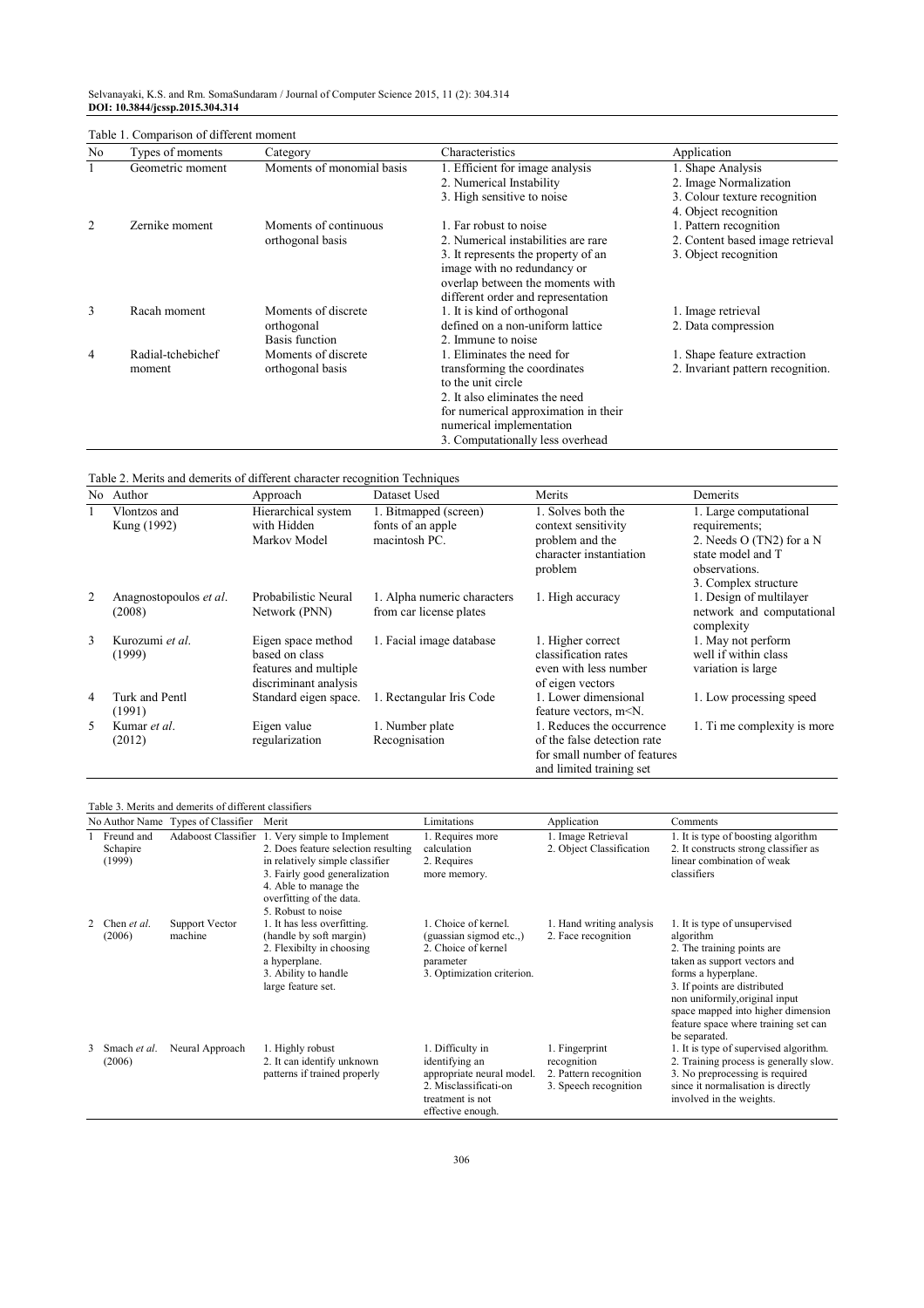*Character Recognition and Extraction:* 

- It is inevitable part in license plate reading, document analysis
- Such a character recognising system requires the following characteristics
- High speed recognition
- Robustness for variety of character styles

## **Proposed Work**

Given a video containing cars contour based approach is used for extracting the region of car. In the proposed method frame subtraction is done across consecutive frames. Feature extraction is then carried out in this extracted portion containing car. Features that are used to uniquely use in this proposed method is the Number plate. In the previous approaches, many algorithms have been proposed for extracting number plate information. Figure 2 shows the Proposed Number plate tamper Detection using Hog Descriptor.

Figure 3 shows the proposed number plate tamper detection using DCT coeffecients in a frequency domain. It is tested on a real time data set of a car captured in a frontal view.

Figure 4 shows the output of car's number plate detection using the proposed approach. The results after extracting the number plate information is displayed.

The results after tamper region extracton in spatial domain is shown in Fig. 5. The results are shown for a block difference of 31.66 and 35.62.

The images that are taken into a consideration for processing the number plate can be either binary, gray scale or color (Anagnostopoulos *et al*., 2008; Hongliang and Changping, 2004; Zheng *et al*., 2005; Suryanarayana *et al*., 2005). Followed by the detection of the number plate, extraction of the characters from the detected number plate is very important. Many researchers have proposed the different algorithms to segment and extract the character (Nomura *et al*., 2005; Nijhuis *et al*., 1995; Franc and Hlaváč, 2005; Shyang-Lih *et al*., 2004; Kumar *et al*., 2012). Followed by the identification of the number plate, an authentication of the number plate information will be perform (Subramanyam and Emmanuel, 2012; Stamm and Liu, 2009; Wang *et al*., 2011; Muhammada *et al*., 2012).

#### *Number Plate Detection*

The steps involved in the Detection of the vehicle information are as follows (Kumar and Sivanandam, 2012; Suryanarayana *et al*., 2005).

#### *Smoothing*

Standard smoothing processes using the Gaussian filter.

## *Morphological Operations (TOPHAT)*

TOPHAT is used for detecting the license plate considering the surroundings.

# *Thresholding*

The light regions are shown prominently with a threshold above 120 to 255.



Fig. 2. The flow chart of proposed number plate tamper detection using hog descriptor (in spatial domain)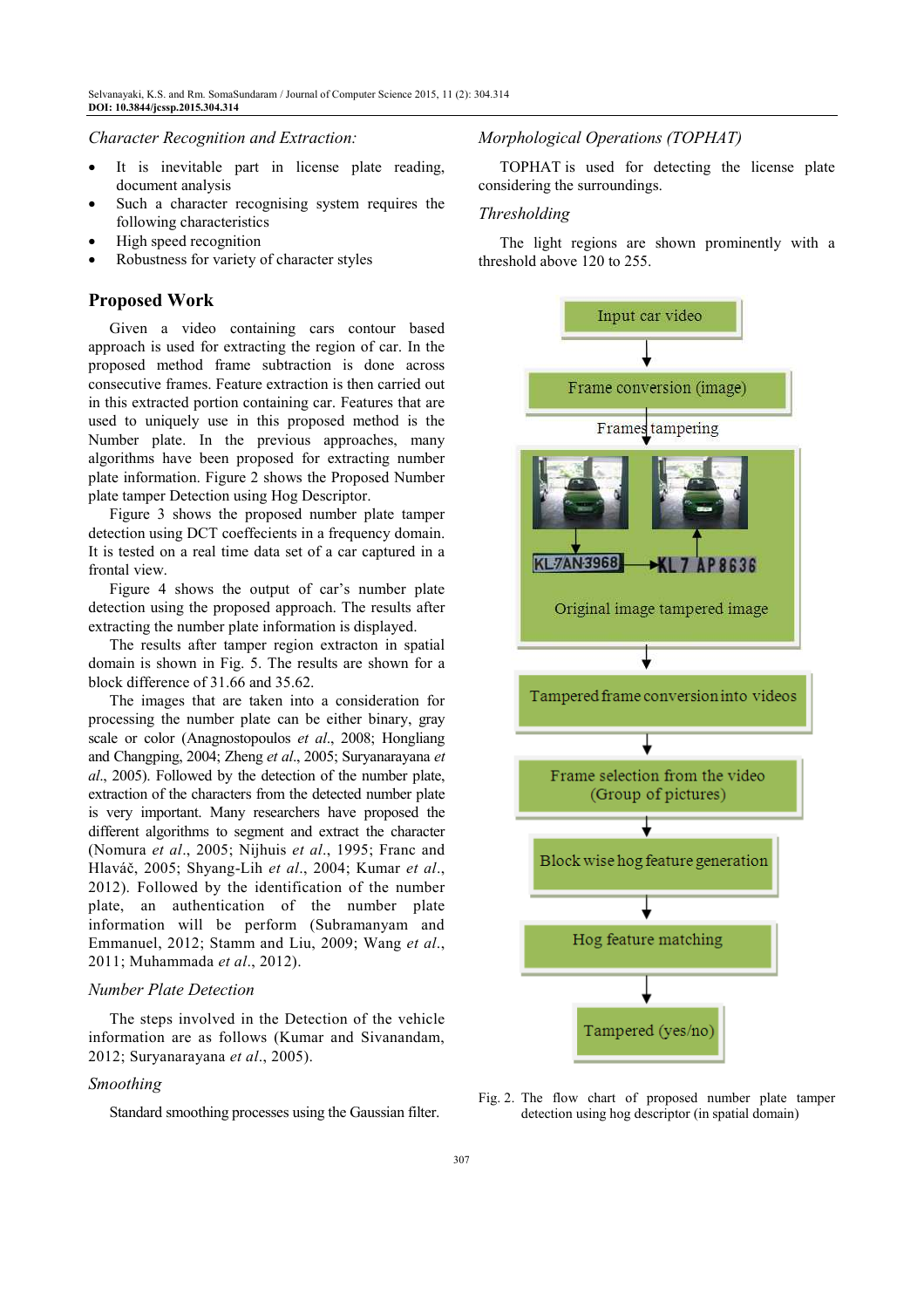Selvanayaki, K.S. and Rm. SomaSundaram / Journal of Computer Science 2015, 11 (2): 304.314 **DOI: 10.3844/jcssp.2015.304.314** 



Fig. 3. The flow chart of proposed number plate tampers detection using DCT coefficients (in frequency domain)

#### *Blob Detection and Extraction*

Extracting the Blob of Area between 200 and 6000, Ratio between 4.0 and 10.0.

#### *Connected Component Analysis*

Perform pre-processing technique on the extracted number plate region and analyse the connected component in an image.

## *Character Recognition (Training Phase)*

Before a segmentation of the characters from the detected and extracted number plate region, a system has to be trained with the alphanumeric characters as follow (Kumar *et al*., 2012).

#### *Collect Training Images*

Store the each sample of the character into their corresponding character classes (say samples (A, A, a) into the class 'A').

#### *Calculate the Scatter Matrix*

 Using the training images calculate the scatter matrix by the formula:

$$
S^w = \sum\nolimits_{i=1}^p \frac{c_i}{q_i} \sum\nolimits_{j=1}^{qi} \left( X_{ij} - \overline{X}_i \right) \left( X_{ij} - \overline{X} \right)^T
$$

Where:

 $S^w$  = Within class scatter matrix

- $q_i$  = Number of training samples in class *i*
- $c_i$  = Class prior probability  $c_i$  = (1/*p<sub>i</sub>*)
- $p =$  Equal probability
- $X_{ij}$  = n-Dimensional Vector (wxh)
- $X_i$  = Mean vector of training images

#### *Obtain Eigen Value and Vector*

From the constructed matrix, extract the eigen value and eigen vector of the dimension (D X D).

#### *Subspace Decomposition*

Categorize Eigen space into Character space, Noise space, Null space by specifying certain threshold values:

$$
\lambda_{m+1}^g = max \left\{ \forall \lambda_k^g \left| \lambda_k^g < \left( \lambda_{med}^g + \mu \left( \lambda_{med}^g - \lambda_r^g \right) \right) \right\}
$$

#### Where:

 $\lambda_{m+1}^g$  = Median of an Eigen spectrum start point  $m+1$ 

- $λ_k^g$  $=$  Eigen value at the start point  $k$
- $\mu$  = Constant (always 1)
- $\lambda_{med}$ <sup>g</sup> = Median of an Eigen spectrum from  $k = 1,....r$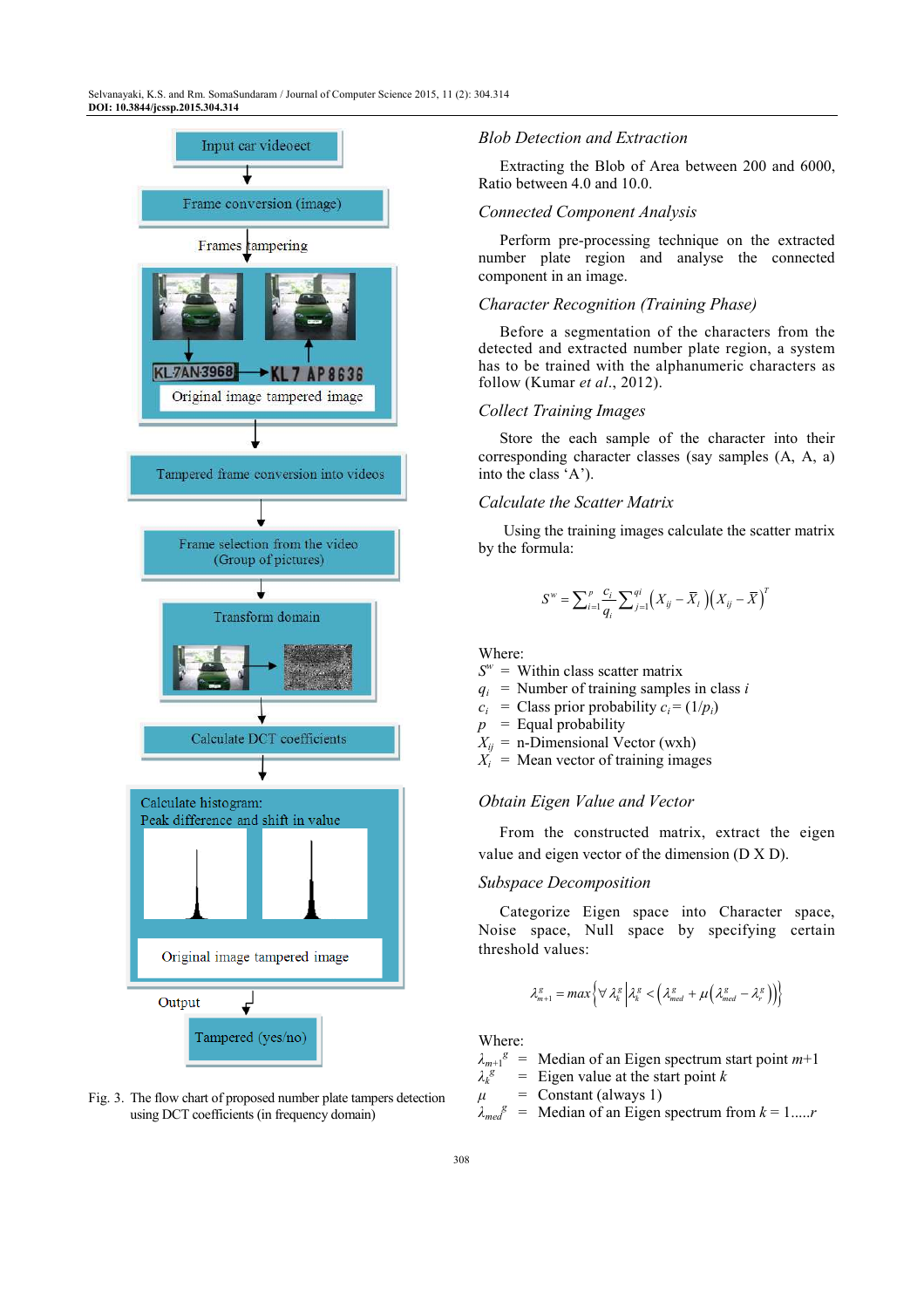

Fig. 4. Output of Car's Number plate Detection and Extraction

## *Eigen Feature Regularization and Extraction*

 Obtain the reduced matrix of dimension'd' and again calculate the sparse matrix:

$$
\tilde{\lambda}_k^w = \begin{cases}\n\lambda_k^w, k < m \\
\frac{\alpha}{k + \beta}, m \le kr \\
\frac{\alpha}{r + 1 + \beta}, r < k \le n\n\end{cases}
$$

Where:

*g k λ* = Regularized region spectrum  $\alpha, \beta$  = Parameter *K*, *m*,  $n, r$  = Position of the Eigen Space

Class:

$$
\alpha = \frac{\lambda_1^w \lambda_m^w (m-1)}{\lambda_1^w - \lambda_m^w} \beta = \frac{m \lambda_m^w - \lambda_1^w}{\lambda_1^w - \lambda_m^w}
$$

# *Character Recognition (Testing Phase)*

Detected characters in the number plate region can be given as an input into the trained system to recognise and extract the character. Those extracted characters are stored into a database for a further authentication process.

# *Feature Vector Extraction*

Give an input character image (test image), extract the feature vector:

$$
F = U^T X,
$$
  

$$
U^T = \Phi_n^{\ w} \Phi_d^{\ t}
$$

Where:

*F* = Dimension vector

 $U =$ Extraction matrix

- $\Phi_n^{\ w}$  = Resulting Eigen vector matrix
- $\Phi_d^t$  = Reduced Eigen vector
- $X = \text{Image vector}$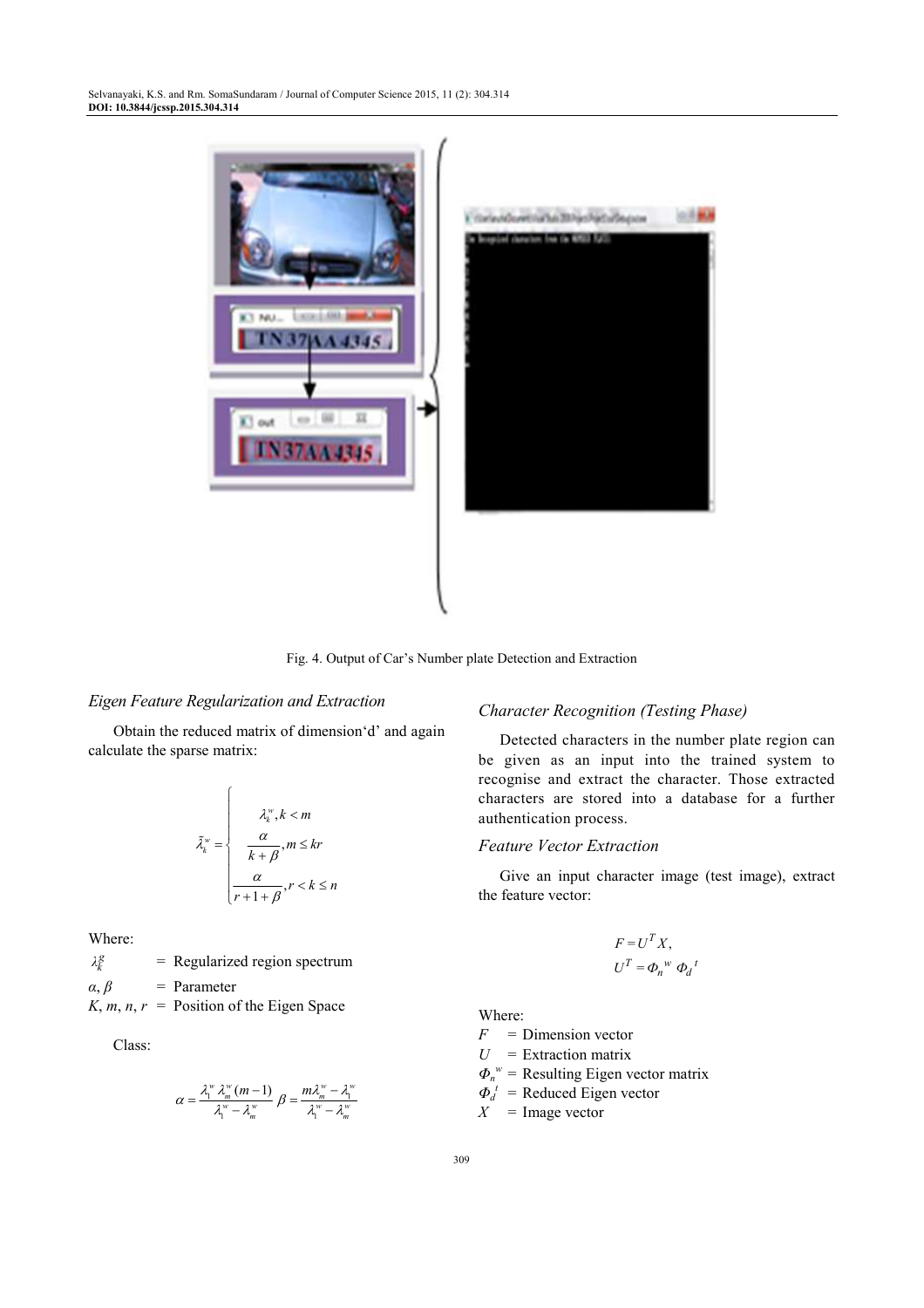Selvanayaki, K.S. and Rm. SomaSundaram / Journal of Computer Science 2015, 11 (2): 304.314 **DOI: 10.3844/jcssp.2015.304.314** 



Fig. 5. Output of Tampering region in spatial domain using HOG feature

## *KNN Classifier*

Compute the distance between test image and training images. Classify the input character image to the nearest value in the database and write to the output text file. Hence, extraction and detection of the number plate region has been done by performing the morphology operation and Eigen value regularization respectively. The extended proposed method of this

study is to identify whether the detected number plate region is tampered or not using two different methodologies for further authentication.

## *Number Plate Tamper Detection*

Here, identifying the detected number plate in the spatial domain as tampered or not using Hog descriptor. This method involves both the training and testing phase. In training phase, the system will be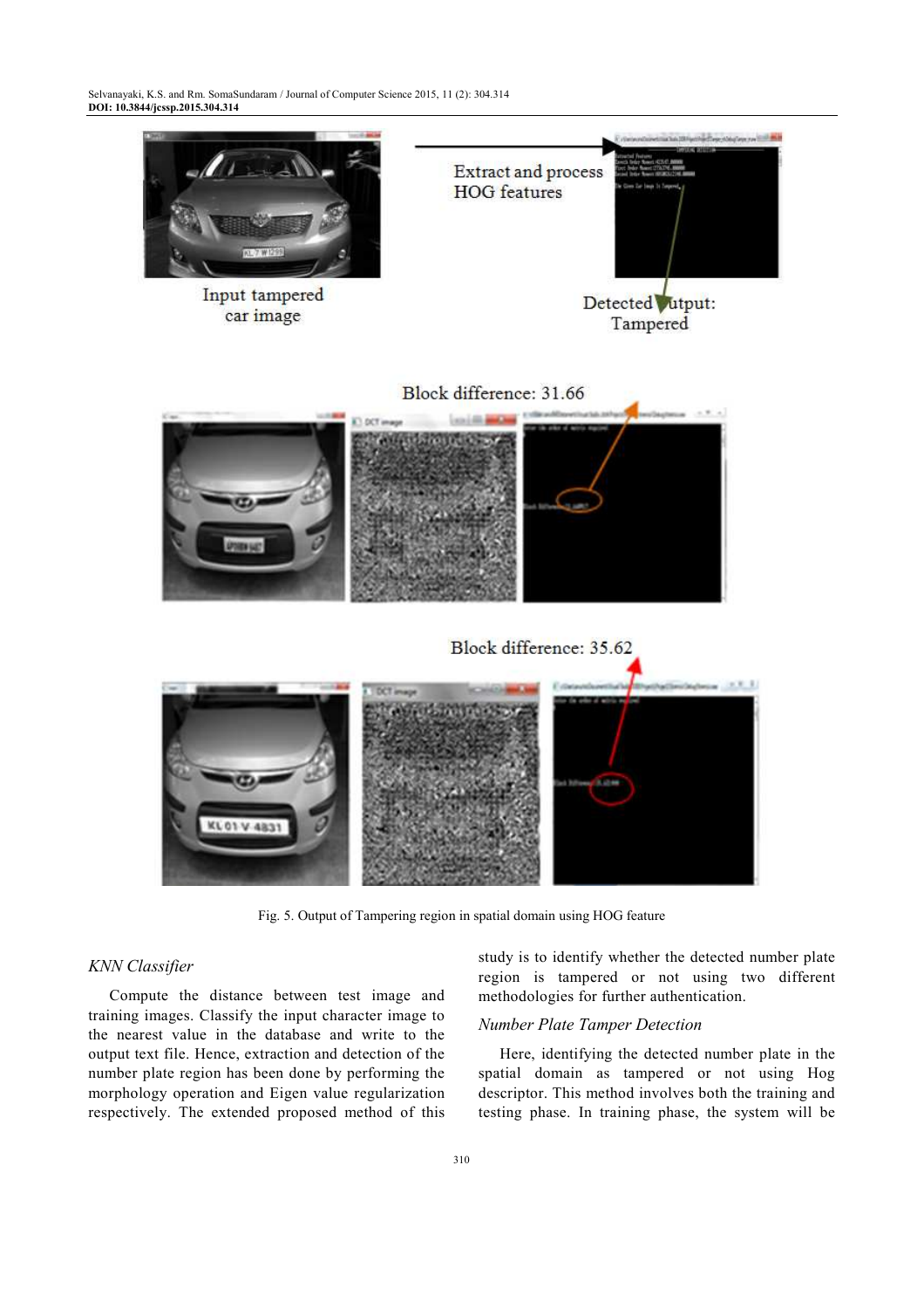trained with the maximum untampered and tampered number plates. Those calculated values from the featured descriptor is fed into the system for supervise learning. Thus it makes the system to learn and able to discrete when the test image is given. Calculating the Hog features (Subramanyam and Emmanuel, 2012; Cao *et al*., 2011; Muhammada *et al*., 2012) has been explained as follows below.

## *Tampering of the Frames (Licence Plate from other Videos)*

Perform copy-paste tampering on the converted original frames and again converted into a video.

## *Extraction of HOG Features*

The extraction of HoG is done based on approaches proposed by (Subramanyam and Emmanuel, 2012; Cao *et al*., 2011; Muhammada *et al*., 2012).

Conversion of RGB into Gray scale Image:

$$
G(x, y) = [-101]^* I(x, y)
$$

Compute the orientation at each pixel using horizontal and vertical gradient *Θ*(*x*, *y*)-Orientation:

$$
\Theta(x, y) = \arctan\left(G_y(x, y) / G_x(x, y)\right)
$$

where,  $G_v(x, y)$ -Vertical gradient.

Divide the overlapping blocks of image  $(N \times N)$ , further divided into  $M \times M$  ( $M \leq N$ ).

Calculate the weighted vote at the pixels having gradient magnitude and store into orientation bins *l*:

$$
\Omega_{l}(x, y) = \left\{ G(x, y) \text{ if } \Theta(x, y) \varepsilon \text{ bin}_{l,} \right\}
$$

$$
G(x, y) = \sqrt{G_{x}(x, y)^{2} + G_{x}(x, y)^{2}}
$$

Normalization of the features of all the cells in the blocks:

$$
f_{Cell} = \frac{\sum(x, y) \in Cell \Omega l(x, y) + \epsilon}{\sum(x, y) \in Block G(x, y) + \epsilon}
$$

 $\epsilon$ -infinitesimally small quantity

## *Detection of Tamper*

Matching of HOG features of frames has to be performed by applying a certain threshold and detect whether the Number plate region has been tampered or Not.

#### *Number Plate Tampers Detection*

 It is another methodology that has been proposed in the frequency domain that tells whether the number plate region has been tampered or not. It includes the calculation of the coefficient differences and1D histogram from the image that has been transformed into the frequency domain using DCT. It can be explained as follow (Stamm and Liu, 2009; Wang *et al*., 2011; Muhammada *et al*., 2012).

## *Tampering of the Frames (Licence Plate from other Videos)*

 Perform copy-paste tampering on the splitted original frames and again convert into a video.

## *Performing Domain Transformation:*

- The image is broken into  $8\times8$  blocks
- DCT is applied to each block:

$$
D(i,j) = \frac{1}{\sqrt{2N}} C(i)C(j) \sum_{x=0}^{N-1} \sum_{y=0}^{N-1} p(x,y) \cos\left[\frac{(2x+1)i\pi}{2N}\right]
$$

$$
\cos\left[\frac{(2y+1)j\pi}{2N}\right] C(u) = \begin{cases} \frac{1}{\sqrt{2}} if \ u = 0\\ 1 \quad \text{if} \ u > 0 \end{cases}
$$

Each block is compressed through quantization

## *Blocking Artifacts*

The differences between each block in the tampered image and the original image are foun in this phase.

#### *Detection of Tamper*

The differences of the tampered image will be higher than the original image's block differences. If the histogram is drawn for the original image and tampered image, the resultant will be the shift in frequency with respective to the energy.

#### **Results**

The hybrid approach proposed in the work has been tested and analyzed on the images of the vehicles. Here we have considered the car videos and images for number plate detection, extraction and tamper detection on the number plate respectively.The comparison of tampered and untampered region results are shown in Fig. 6.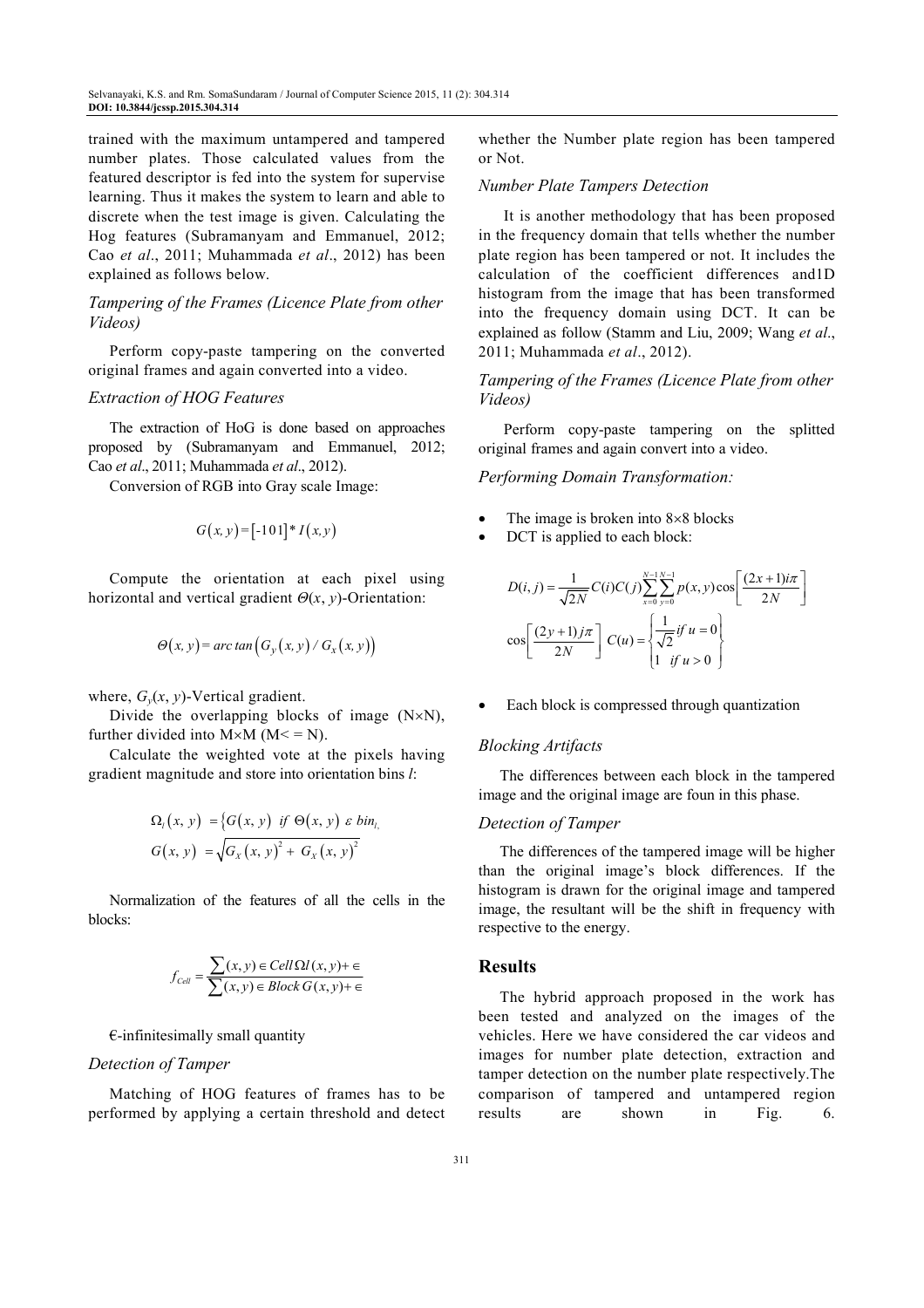

Fig. 6. Comparison of Tampered and untampered region using DCT coefficients and their Corresponding Histogram

# **Conclusion**

In the above proposed method, the detection of a vehicle and identification of the number plate region of the car has been performed for a given video. After identification of the Number plate, characters on the number plate has recognized, extracted and stored in the text file. The second part of this study is to find whether the given number plate region has been tampered or not. Tampering detection had experimented in both spatial domain and frequency domain in which the basic inference of the tampered car image and original car image has been observed. The work does not work well for government vehicles as they carry information of logo of government emblems.

The future work can be extended to government vehicles carrying givernment logo. The work can be tested with videos taken in bad weather conditions. It can be tested on a video recorded from a mounted camera in a vehicle.

## **Acknowledgement**

I would like to express my gratitude to all those who gave me these possibilities to submit the paper for the journal. I want to thank the Management, Easwari Engineering College for their continuous support in the research. I extend my sincere thanks to Dr. D. Sivakumar, Head of the Department for his help. I thank my husband Mr. M.P. Sakthivel and my family members for their guidance, appreciation and support. Last but not the least I thank my almighty for the blessings.

# **Author's Contributions**

All authors equally contributed in this work.

# **Ethics**

This article is original and contains unpublished material. The corresponding author confirms that all of the other authors have read and approved the manuscript and no ethical issues involved.

#### **References**

Anagnostopoulos, C.N.E., I.E. Anagnostopoulos, I.D. Psoroulas, V. Loumos and E. Kayafas, 2008. License plate recognition from still images and video sequences: A survey. IEEE Trans. Intelli. Transportat. Syst., 9: 377-391. DOI: 10.1109/TITS.2008.922938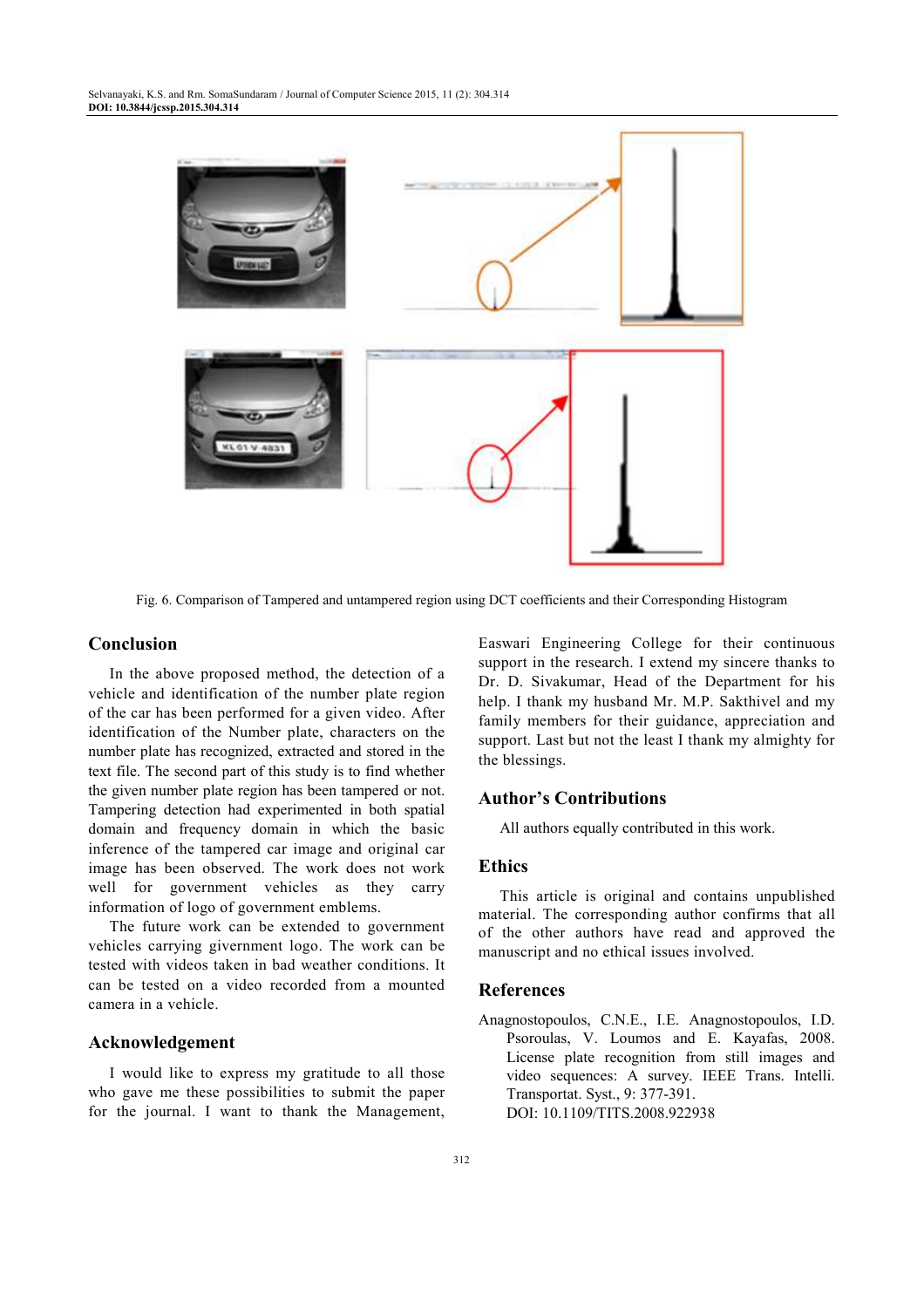- Butzke, M., A.G. Silva, M.D.S. Hounsell and M.A. Pillon, 2008. Automatic recognition of vehicle attribute-color classification and logo segmentation. Hifen Urugaiana, 32: 293-300.
- Cao, X., C. Wu, P. Yan and X. Li 2011. Linear svm classification using boosting hog features for vehicle detection in low-altitude airborne videos. Proceedings of the 18th IEEE International Conference on Image Processing, Sept. 11-14, IEEE Xplore Press, Brussels, pp: 2421-2424. DOI: 10.1109/ICIP.2011.6116132
- Chen, L.T., M.J. Wang, C.J. Wang and H.M. Tai, 2006. Audio Signal Classification Using Support Vector Machines. In: Advances in Neural Networks, Wang, J., Z. Yi, J.M. Zurada, B.L. Lu and H. Yin (Eds.)., Springer Berlin Heidelberg, ISBN-10: 978-3-540-34437-7, pp: 188-193.
- Cika, P., M. Zukal and M. Sebela, 2011. Vehicle license plate detection and recognition using symbol analysis. Proceedings of the 34th International Conference on Telecommunications and Signal Processing, Aug. 18-20, IEEE Xplore Press, Budapest, pp: 589-592. DOI: 10.1109/TSP.2011.6043661
- Conci, A., J.E.R. De Carvalho and T.W. Rauber, 2009. A complete system for vehicle plate localization, segmentation and recognition in real life scene. IEEE Latin Am. Trans., 7: 497-506. DOI: 10.1109/TLA.2009.5361185
- Cucchiara, R. and M. Piccardi, 1999. Vehicle detection under day and night illumination. Proceedings of the 3rd International ICSC Symposium on Intelligent Industrial Automation, (IIA' 99).
- Deb, K., H.U. Chae and K.H. Jo, 2009. Vehicle license plate detection method based on sliding concentric windows and histogram. J. Comput., 4: 771-777. DOI: 10.4304/jcp.4.8.771-777
- Franc, V. and V. Hlaváč, 2005. License plate character segmentation using hidden markov chains*.* Proceedings of the 27th DAGM Conference on Pattern Recognition, (CPR' 05), ACM, Springer-Verlag Berlin, Heidelberg, pp: 385-392. DOI: 10.1007/11550518\_48
- Freund, Y. and R.E. Schapire, 1999. A short introduction to boosting. J. Japanese Society Artificial Intelli., 14: 771-780.
- Hongliang, B. and L. Changping, 2004. A hybrid license plate extraction method based on edge statistics and morphology. Proceedings of the 17th International Conference on Pattern Recognition, Aug. 23-26, IEEE Xplore Press, pp: 831-834. DOI: 10.1109/ICPR.2004.1334387
- Koller, D., J. Weber and J. Malik, 1994. Robust multiple car tracking with occlusion reasoning. Proceedings of the 3rd European Conference on Computer Vision Stockholm, May 2-6, Springer Berlin Heidelberg, Sweden, pp: 189-196. DOI: 10.1007/3-540-57956-7-22
- Kumar, T.S. and S.N. Sivanandam, 2012. A modified approach for detecting car in video using feature extraction techniques. Eur. J. Sci. Res., 1: 134-144.
- Kumar, T.S., S.N. Sivanandam, A. Ajay and P. Krishnakumar, 2012. An improved approach for character recognition in vehicle number plate using eigen feature regularisation and extraction method.
- Kurozumi, T., Y. Shinza, Y. Kenmochi and K. Kotani, 1999. Facial individuality and expression analysis by eigenspace method based on class features or multiple discriminant analysis. Proceedings of the International Conference on Image Processing, Oct. 24-28, IEEE Xplore Press, Kobe, pp: 648- 652. DOI: 10.1109/ICIP.1999.821714
- Muhammada, G., M. Hussain and G. Bebis, 2012. Passive copy move image forgery detection using undecimated dyadic wavelet transform. Digital Investigat., 9: 49-57.

DOI: 10.1016/j.diin.2012.04.004

- Nijhuis, J.A.G., M.H.T. Brugge, K.A. Helmholt, J.P.W. Pluim and M.A. Westenberg *et al*., 1995. Car License plate recognition with neural networks and fuzzy logic. Proceedings of the IEEE International Conference on Neural Networks, Nov. 27-Dec. 01, IEEE Xplore Press, Perth, WA, pp: 2232-2236. DOI: 10.1109/ICNN.1995.487708
- Nomura, S., K. Yamanaka, O. Katai, H. Kawakami and T. Shiose, 2005. A novel adaptive morphological approach for degraded character image segmentation. Patt. Recognit., 38: 1961-1975. DOI: 10.1016/j.patcog.2005.01.026
- Ozbay, S. and E. Ercelebi, 2005. Automatic vehicle identification by plate recognition. World Acad. Sci. Eng. Technol. Int. J. Electrical Robot. Electron. Commun. Eng., 1: 1422-1425.
- Petrovic, V. and T. Cootes, 2004. Analysis of features for rigid structure vehicle type recognition. Proceedings of the British Machine Vision Conference, (MVC' 04), The University of Manchester Library, Kingston, pp: 587-596.
- Shyang-Lih, C., C. Li-Shien, C. Yun-Chung and C. Sei-Wan, 2004. Automatic license plate recognition. IEEE Trans. Intelli. Transportat. Syst., 5: 42-53. DOI: 10.1109/TITS.2004.825086
- Smach, F., M. Atri, J. Mitéran and M. Abid, 2006. Design of a neural networks classifier for face detection. J. Comput. Sci., 1: 124-125. DOI: 10.3844/jcssp.2006.257.260